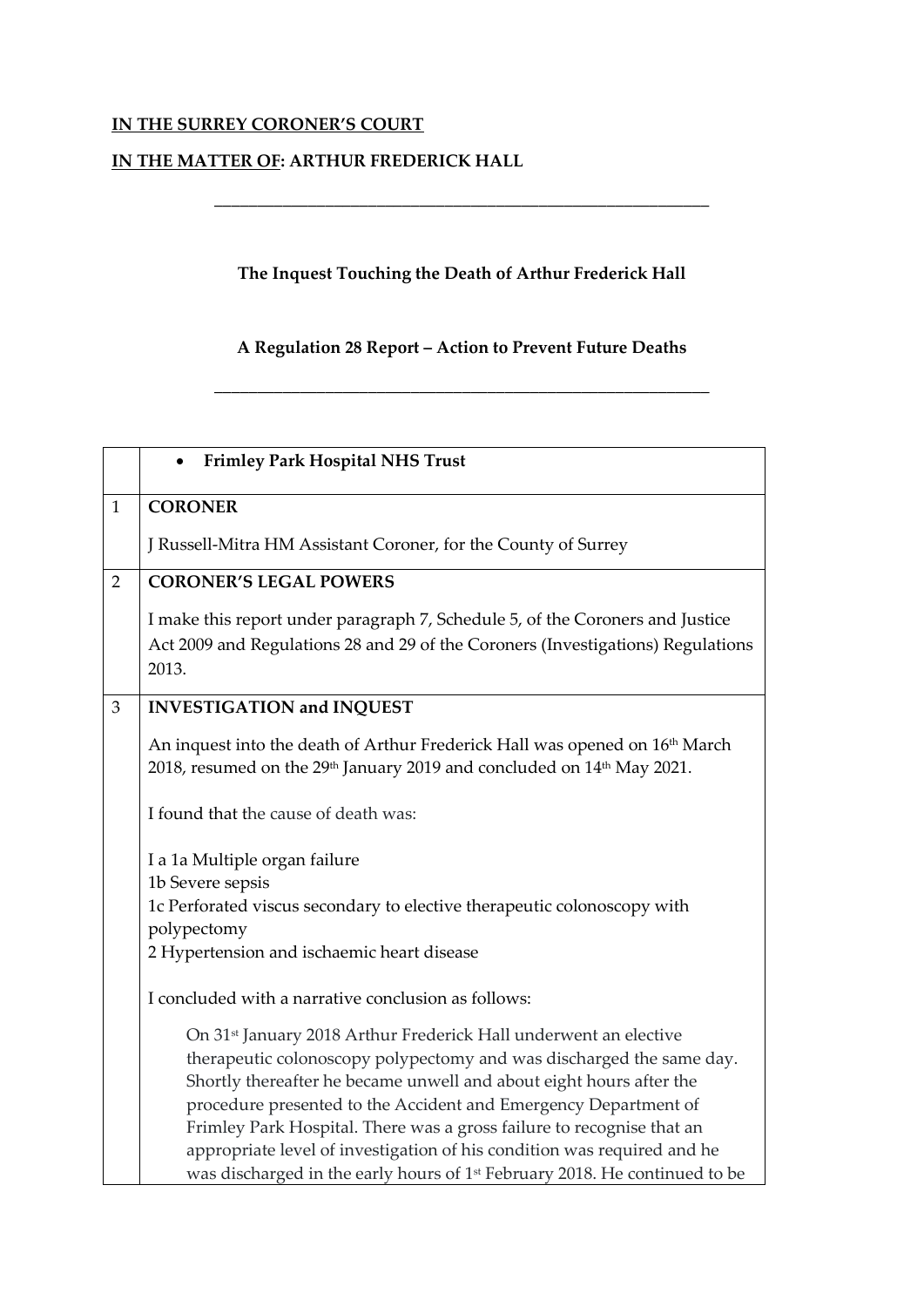|   | unwell. On 4 <sup>th</sup> February 2018 he returned to the Accident and               |  |  |
|---|----------------------------------------------------------------------------------------|--|--|
|   | Emergency Department of Frimley Park Hospital, where he was found to                   |  |  |
|   | have sepsis secondary to a perforation of the bowel which had taken place              |  |  |
|   | during the procedure on 31 <sup>st</sup> January 2018. Arthur underwent a series of    |  |  |
|   | emergency surgeries but died as a consequence of overwhelming sepsis on                |  |  |
|   | 2 <sup>nd</sup> March 2018. The delay in diagnosis, treatment and surgery caused by    |  |  |
|   | the failed discharge on the 31 <sup>st</sup> January 2018 more than minimally          |  |  |
|   | contributed to his death.                                                              |  |  |
|   |                                                                                        |  |  |
|   | Arthur's death was as a result of a recognised complication of elective                |  |  |
|   | surgery, contributed to by neglect.                                                    |  |  |
|   |                                                                                        |  |  |
|   | I adjourned consideration of whether to write a report for the prevention of           |  |  |
|   | future deaths for further evidence to be provided.                                     |  |  |
| 4 | <b>CIRCUMSTANCES OF THE DEATH</b>                                                      |  |  |
|   |                                                                                        |  |  |
|   | Ι.<br>Arthur enjoyed reasonably good health throughout most of his life; was           |  |  |
|   | a keen cyclist and a lifelong bellringer. He suffered a heart attack and               |  |  |
|   | had been regaining his health and attending the gym in preparation for                 |  |  |
|   | his return to cycling. On 24 <sup>th</sup> July 2017 Arthur attended his GP due to     |  |  |
|   | rectal bleeding. He was referred to the colorectal team at Frimley Park                |  |  |
|   | Hospital. He underwent flexible sigmoidoscopy on 15 <sup>th</sup> December 2017        |  |  |
|   | which found the presence of two polyps. As a result of which he was                    |  |  |
|   | booked for elective therapeutic colonoscopy with polypectomy to take                   |  |  |
|   | place on 31 <sup>st</sup> January 2018. He was provided with pre-operative             |  |  |
|   | informational literature which he read with care and discussed the                     |  |  |
|   | potential risks in brief with his wife.                                                |  |  |
|   | Π.<br>Arthur attended Frimley Park Hospital Endoscopy Unit on 31 <sup>st</sup> January |  |  |
|   | 2018 and signed the consent form which gave the risks as "bleeding,                    |  |  |
|   | perf". The risks of surgery are wider than this, however, the consultant               |  |  |
|   | who performed the procedure told me that he had a fuller conversation                  |  |  |
|   | with Arthur about the full risks of surgery.                                           |  |  |
|   | The procedure involved the removal of a 6mm polyp removed in its<br>III.               |  |  |
|   |                                                                                        |  |  |
|   | entirety, the removal of a 25mm villous lesion. The larger polyp required              |  |  |
|   | due consideration of whether it could be safely removed as the                         |  |  |
|   | procedure requires a greater level of skill and carries a greater risk.                |  |  |
|   | told me that he had considered carefully whether it was possible                       |  |  |
|   | to remove it and considered that it was possible. He went on to do so,                 |  |  |
|   | resecting it piecemeal. He tattooed the site as expected practice in order             |  |  |
|   | to aid easy identification of the site in future procedures. One 8mm                   |  |  |
|   | polyp was left in the distal sigmoid. The procedure was correctly and                  |  |  |
|   | appropriately undertaken.                                                              |  |  |
|   | IV.<br>A perforation, which is a known and regular complication of such a              |  |  |
|   | procedure, occurred as a result of this procedure. The perforation either              |  |  |
|   | occurred during the procedure or shortly thereafter due to thermal                     |  |  |
|   | damage to the wall which is a known complication of the removal of                     |  |  |
|   | polyps of this type in this way but not immediately obvious.                           |  |  |
|   |                                                                                        |  |  |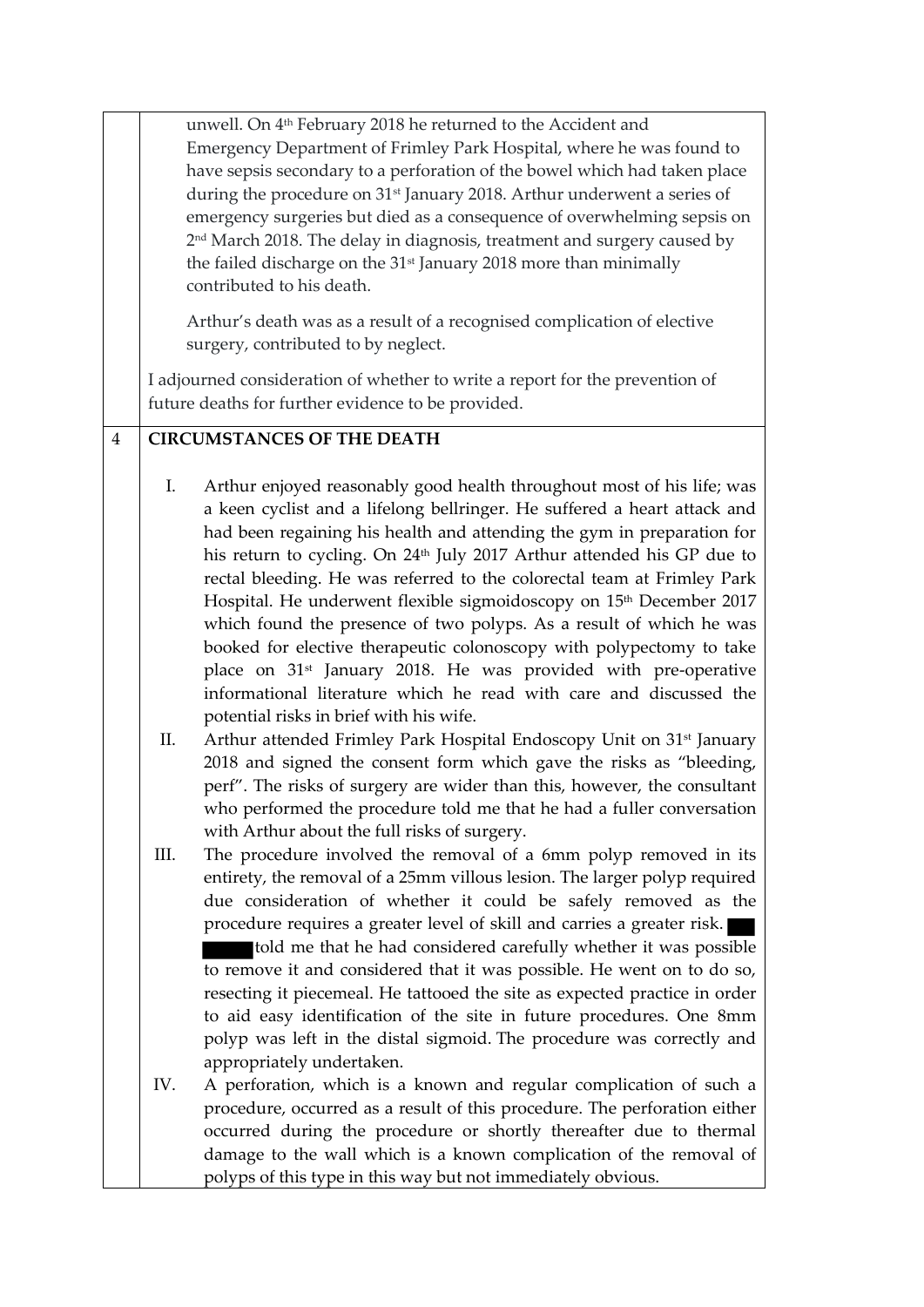- V. Arthur was under sedation and was in the theatre between 12.09 and 13.11. He then remained in the recovery suite under observation of the nurses until 14.09. He was given advice about the procedure verbally and in writing. There were no immediate apparent issues whilst he was in the recovery room. He was considered fit for discharge.
- VI. The advice Arthur was given about what to do if he had any problems or concerns was confusing. The document entitled Old version endoscopy discharge info l in the bundle at pp. 957-958 variously suggests attendance at the GP, attendance at A&E and telephone calls to either the Endoscopy Unit or the Surgical Assessment Line. No advice was given to clarify the order of such steps. There was some information about what kind of symptoms might require attention.
- VII. Arthur returned home with his wife and rested all afternoon. He was in some discomfort. His wife provided him with a light dinner as he said that he did not want to eat much. Arthur became very sick: vomiting violently and he collapsed. His wife described her very understandable panic at this point. She rang a friend who was a GP and was advised to telephone 111. She did and sought assistance: she was told an OOH GP would call back. Shortly afterwards growing further concerned for Arthur's condition, she telephoned one of the Endoscopy Unit numbers.

 cannot remember which number she rang but the call was answered by a nurse who took details and went to ask the Sister of the ward. The nurse returned the call and advised that Arthur was to attend A&E immediately. His wife telephoned 111 to advise them that the callback was no longer required. She then arranged transport for them and immediately took him to the A&E of FPH. They arrived at 21.43.

- VIII. On arrival at A&E his wife made sure that all the members of staff who saw Arthur saw the colonscopy report he had been given on discharge.
	- IX. He was seen by A&E Treating clinician at some time in the early hours of 1 st February 2018. Treating clinician conducted an examination of Arthur finding him to have a tender abdomen and right sided pain over the place where the colonoscopy had taken place. Bloods were taken for analysis. An upright chest Xray and a urine dipstick were taken. Arthur was discharged with a three-day course of antibiotics for a UTI.
	- X. Over the next few days Arthur was still not very well but was following the guidance he had been given and hoping that the three-day course of antibiotics would resolve his symptoms. Arthur's symptoms worsened; he did not have a bowel movement and he was in pain and hiccoughing, bloating and with a dull ache under the abdomen. His wife considered whether with the local GP surgery had an out of hours weekend clinic but they did not. She was concerned and suggested A&E to Arthur on a number of occasions over the weekend: he was eating very little, running hot and cold and in pain.
	- XI. By 4 th February 2018 the course of antibiotics over and the symptoms worse her husband telephoned 111 and the operative spoke to Arthur and he was advised to wait for a callback from an OOH GP. No call was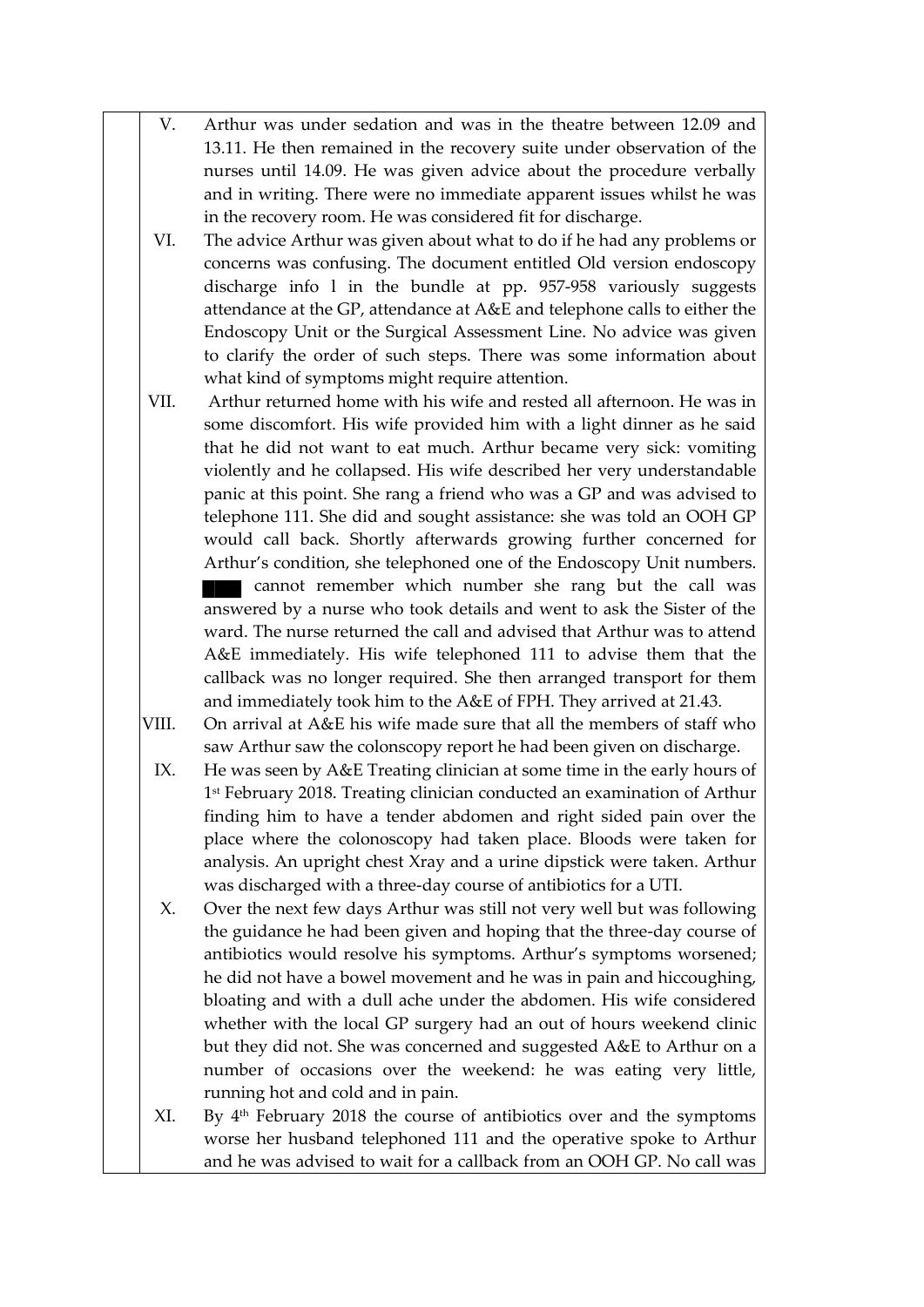|   | XII. | received, and his wife became more concerned. She arranged for a<br>neighbour to take them to the hospital, and they attended the A&E<br>department of FPH.<br>Arthur was quickly assessed as having suspected sepsis due to a<br>perforation. The sepsis protocol was initiated. This was quickly<br>confirmed by CTPA. Over the course of the next 3 weeks Arthur was on<br>maximal support in ICU and underwent a series of emergency<br>operations to treat the perforation and to excise the faecal contaminant<br>from the abdomen as well as to try to save the ischaemic bowel affected<br>as it was by the failure of blood supply caused by the septic shock.<br>Arthur was seriously and gravely ill. He was not expected to survive the<br>first damage control laparotomy on 5 <sup>th</sup> February 2018. However, the<br>sepsis had caused such damage to his bowel, his stomach and his other<br>organs that in spite of all attempts to save him a decision was made on<br>1st March 2018 that no further intervention was possible, and he was |
|---|------|-------------------------------------------------------------------------------------------------------------------------------------------------------------------------------------------------------------------------------------------------------------------------------------------------------------------------------------------------------------------------------------------------------------------------------------------------------------------------------------------------------------------------------------------------------------------------------------------------------------------------------------------------------------------------------------------------------------------------------------------------------------------------------------------------------------------------------------------------------------------------------------------------------------------------------------------------------------------------------------------------------------------------------------------------------------------|
|   |      | placed into palliative care. He died on 2 <sup>nd</sup> March 2018 at 15.51.                                                                                                                                                                                                                                                                                                                                                                                                                                                                                                                                                                                                                                                                                                                                                                                                                                                                                                                                                                                      |
| 5 |      | <b>CORONER'S CONCERNS</b><br>During the course of the inquest the evidence revealed matters giving rise to<br>concern. In my opinion there is a risk that future deaths could occur unless<br>action is taken. In the circumstances it is my statutory duty to report to you.                                                                                                                                                                                                                                                                                                                                                                                                                                                                                                                                                                                                                                                                                                                                                                                     |
|   |      | The MATTERS OF CONCERN are as follows. -                                                                                                                                                                                                                                                                                                                                                                                                                                                                                                                                                                                                                                                                                                                                                                                                                                                                                                                                                                                                                          |
|   |      | 1. On the 1 <sup>st</sup> February 2018 the differential diagnosis of bowel perforation<br>was abandoned without full investigation.                                                                                                                                                                                                                                                                                                                                                                                                                                                                                                                                                                                                                                                                                                                                                                                                                                                                                                                              |
|   |      | 2. The recognised first line of enquiry was an upright chest X-ray. What is<br>known about upright chest Xray's is that they are known to miss a<br>number of perforations. This was used to exclude the possibility of<br>perforation when it is a known limited diagnostic tool that can miss from<br>20% of perforations to 50% of perforations (see literature).                                                                                                                                                                                                                                                                                                                                                                                                                                                                                                                                                                                                                                                                                              |
|   | 3.   | Second line of enquiry (endoscopy or CTPA) was not undertaken.                                                                                                                                                                                                                                                                                                                                                                                                                                                                                                                                                                                                                                                                                                                                                                                                                                                                                                                                                                                                    |
|   |      | 4. Assumptions were made that pain was a result of surgery and therefore<br>not considered an important indicator of a problem. The surgery is<br>considered by practitioners to be painless, and that pain or sickness are<br>signs of potentially serious complications.                                                                                                                                                                                                                                                                                                                                                                                                                                                                                                                                                                                                                                                                                                                                                                                        |
|   | 5.   | Given the potential time-critical nature of Arthur's possible complaint,<br>more detailed discharge advice should have been given.                                                                                                                                                                                                                                                                                                                                                                                                                                                                                                                                                                                                                                                                                                                                                                                                                                                                                                                                |
|   | 6.   | No surgical opinion was sought when a surgical patient attended A&E<br>with symptoms which were suspected to be related to surgery.                                                                                                                                                                                                                                                                                                                                                                                                                                                                                                                                                                                                                                                                                                                                                                                                                                                                                                                               |